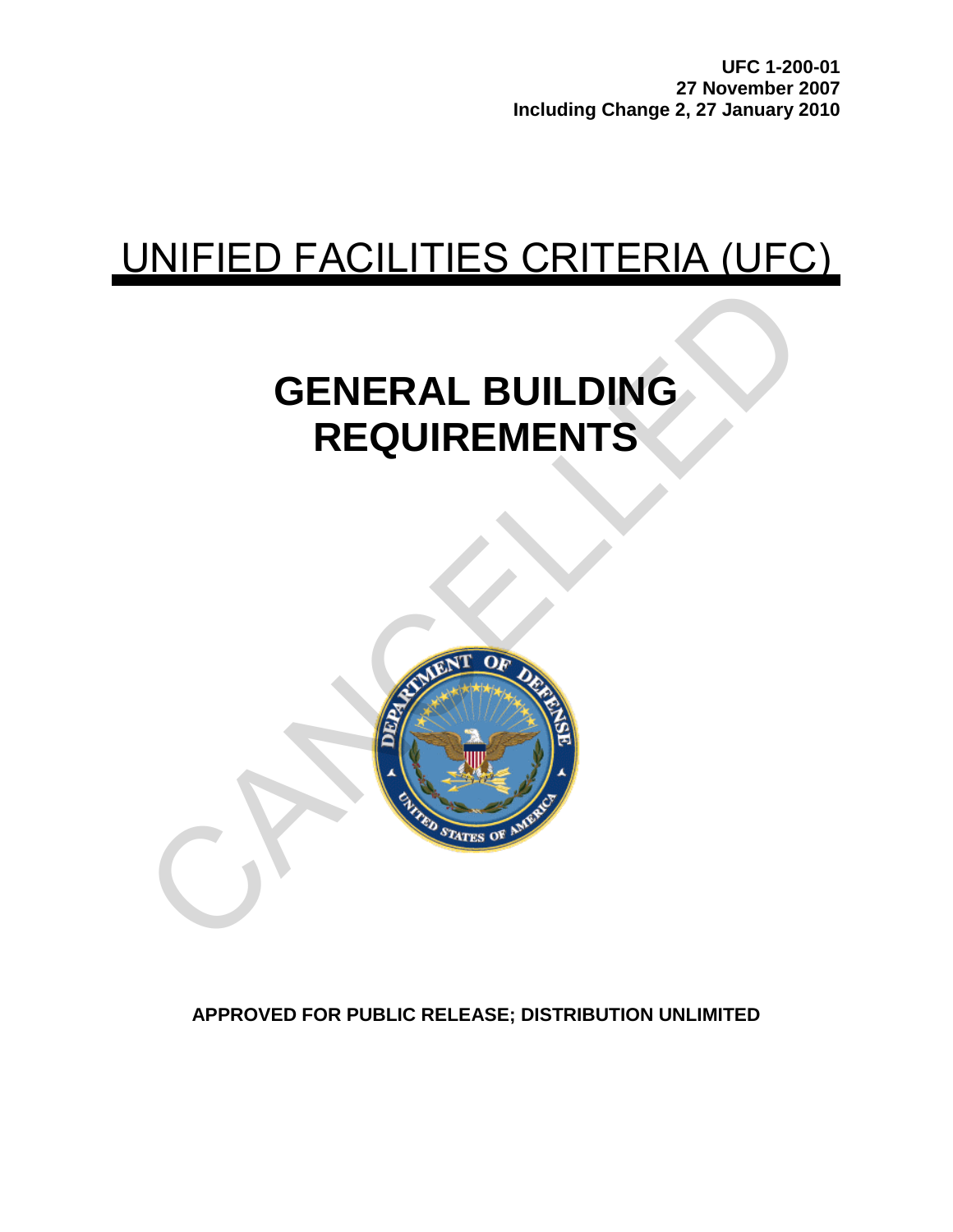# **UNIFIED FACILITIES CRITERIA (UFC)**

# **GENERAL BUILDING REQUIREMENTS**

Any copyrighted material included in this UFC is identified at its point of use. Use of the copyrighted material apart from this UFC must have the permission of the copyright holder.

| holder.                                                   |                    | Any copyrighted material included in this OFC is identified at its point of use.<br>Use of the copyrighted material apart from this UFC must have the permission of the copyright |  |  |  |
|-----------------------------------------------------------|--------------------|-----------------------------------------------------------------------------------------------------------------------------------------------------------------------------------|--|--|--|
| <b>U.S. ARMY CORPS OF ENGINEERS</b>                       |                    |                                                                                                                                                                                   |  |  |  |
| NAVAL FACILITIES ENGINEERING COMMAND (Preparing Activity) |                    |                                                                                                                                                                                   |  |  |  |
| AIR FORCE CIVIL ENGINEER SUPPORT AGENCY                   |                    |                                                                                                                                                                                   |  |  |  |
| Record of Changes (changes are indicated by \1\  /1/)     |                    |                                                                                                                                                                                   |  |  |  |
| <b>Change No.</b>                                         | <b>Date</b>        | <b>Location</b>                                                                                                                                                                   |  |  |  |
|                                                           |                    |                                                                                                                                                                                   |  |  |  |
| $\mathbf 1$                                               | 7 May 2009         | Revised paragraph 2-11                                                                                                                                                            |  |  |  |
| $\overline{2}$                                            | 27 January<br>2010 | Changed all references from UFC 3-310-01 "Structural<br>Load Data" to UFC 3-301-01 "Structural Engineering";<br>other minor changes                                               |  |  |  |

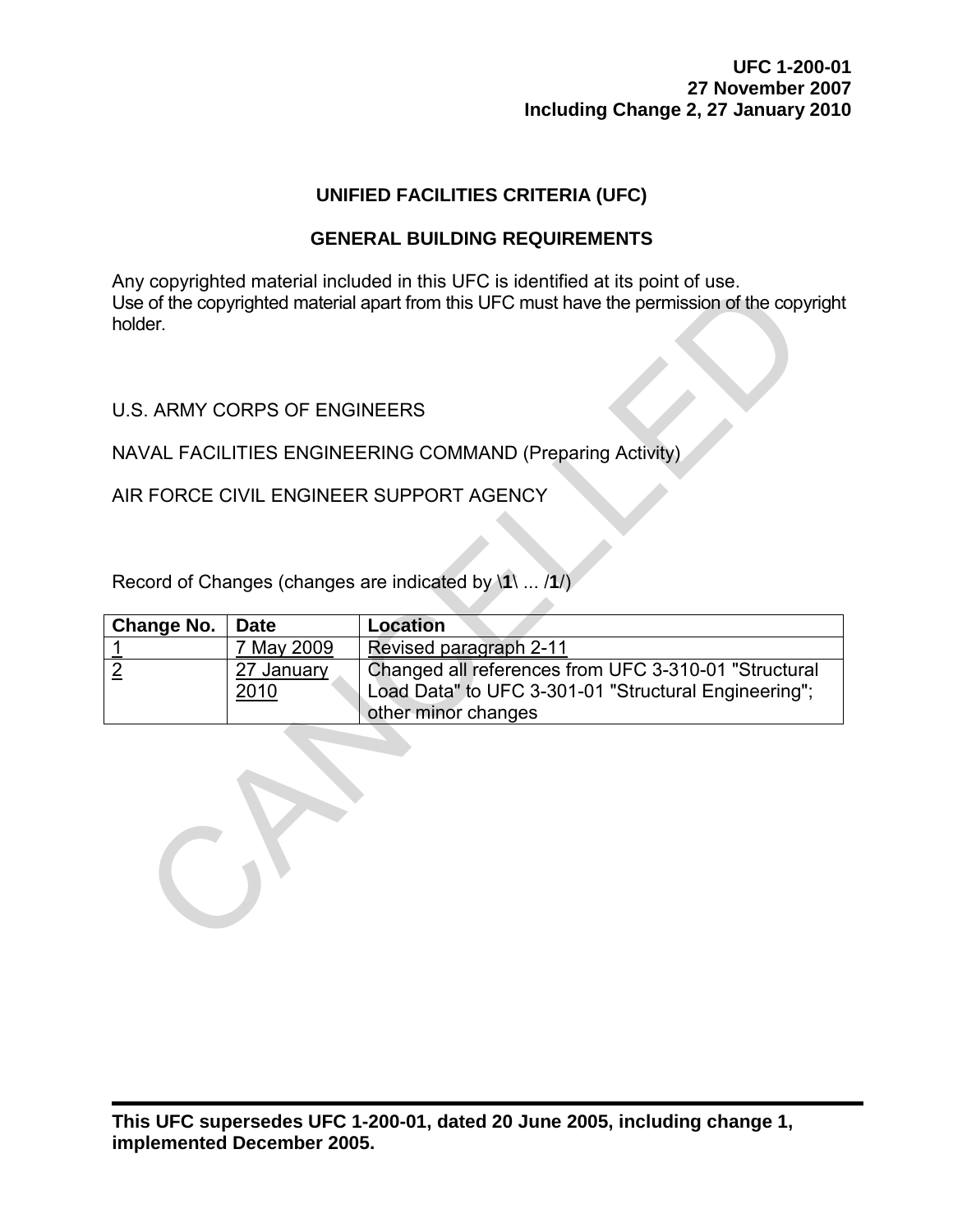## **FOREWORD**

The Unified Facilities Criteria (UFC) system is prescribed by MIL-STD 3007 and provides planning, design, construction, sustainment, restoration, and modernization criteria, and applies to the Military Departments, the Defense Agencies, and the DoD Field Activities in accordance with USD [\(AT&L\) Memorandum](http://www.wbdg.org/pdfs/ufc_implementation.pdf) dated 29 May 2002. UFC will be used for all DoD projects and work for other customers where appropriate. All construction outside of the United States is also governed by Status of Forces Agreements (SOFA), Host Nation Funded Construction Agreements (HNFA), and in some instances, Bilateral Infrastructure Agreements (BIA.) Therefore, the acquisition team must ensure compliance with the more stringent of the UFC, the SOFA, the HNFA, and the BIA, as applicable.

UFC are living documents and will be periodically reviewed, updated, and made available to users as part of the Services' responsibility for providing technical criteria for military construction. Headquarters, U.S. Army Corps of Engineers (HQUSACE), Naval Facilities Engineering Command (NAVFAC), and Air Force Civil Engineer Support Agency (AFCESA) are responsible for administration of the UFC system. Defense agencies should contact the preparing service for document interpretation and improvements. Technical content of UFC is the responsibility of the cognizant DoD working group. Recommended changes with supporting rationale should be sent to the respective service proponent office by the following electronic form: Criteria Change [Request \(CCR\).](http://www.wbdg.org/ccb/browse_cat.php?o=29&c=4) The form is also accessible from the Internet sites listed below. enements (SOFA) status of Forces Agreements (SOFA), Hotel Natalion Funded Construction<br>enements (HNFA), and in some instances, Bilateral Infrastructure Agreements (BIA)<br>refore, the acquisition team must ensure compliance w

UFC are effective upon issuance and are distributed only in electronic media from the following source:

• Whole Building Design Guide web site http://dod.wbdg.org/.

Hard copies of UFC printed from electronic media should be checked against the current electronic version prior to use to ensure that they are current.

 $\sqrt{2\pi r^2}$ JAMES **C.** DALTON, P.E.

Chief, Engineering and Construction U.S. Army Corps of Engineers

 $A$ amuen  $L$ , forquoon KATHLEEN I. FERGUSON, P.E. The Deputy Civil Engineer

DCS/Installations & Logistics Department of the Air Force

 $\frac{1}{2}$ STE**VEN R. PSELINA, P.E.** 

**Mef Engineer** Naval Facilities Engineering Command

\_\_\_\_\_\_\_\_\_\_\_\_\_\_\_\_\_\_\_\_\_\_\_\_\_\_\_\_\_\_\_\_\_\_\_\_\_\_ Dr. GI

Direct  $\vee$   $\vee$  lequirements and

 Management Office of the Deputy Under Secretary of Defense (Installations and Environment)

AUTHORIZED BY: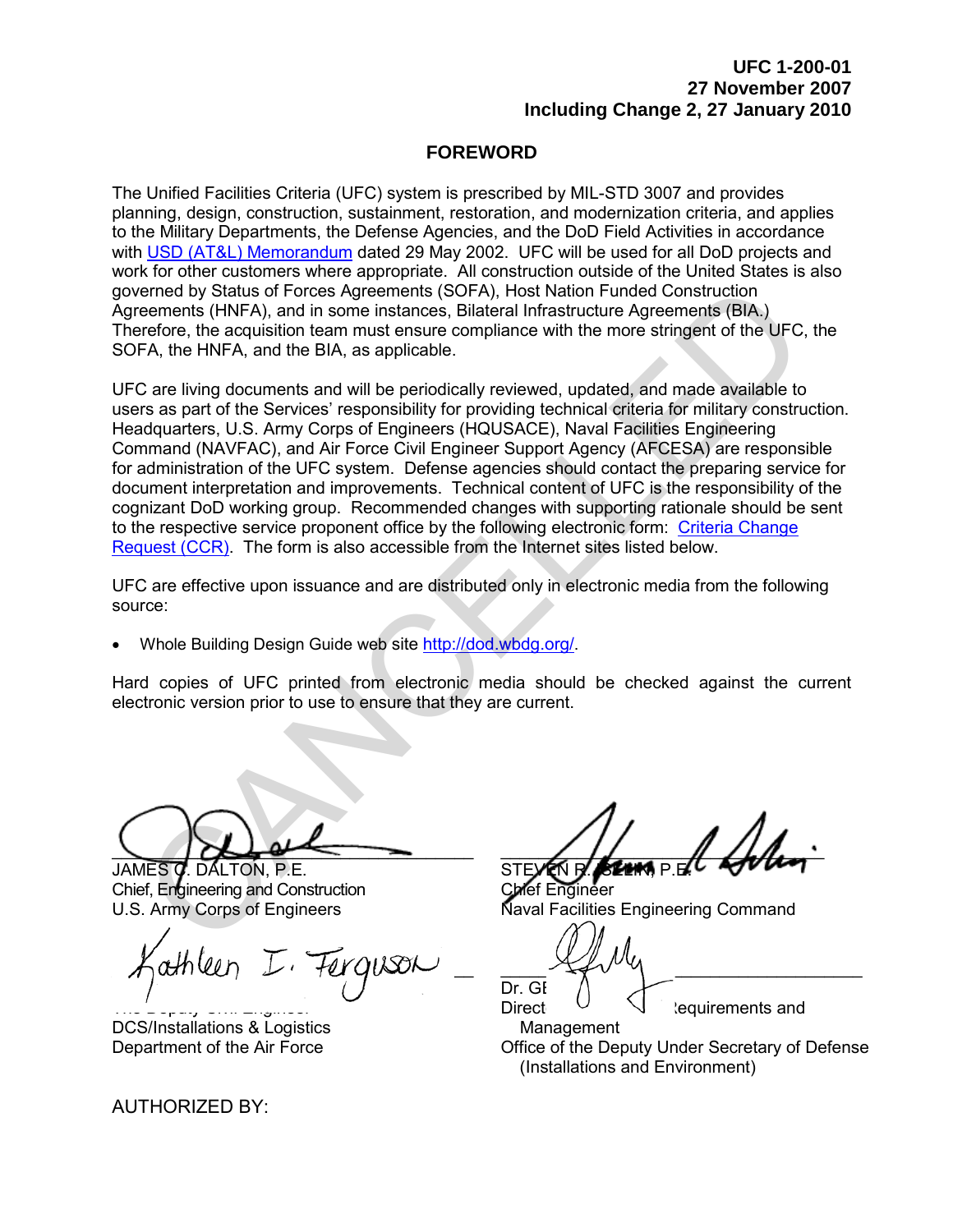#### **UFC 1-200-01 27 November 2007 Including Change 2, 27 January 2010 UNIFIED FACILITIES CRITERIA (UFC) REVISION SUMMARY SHEET**

**Subject:** UFC 1-200-01, *DESIGN: GENERAL BUILDING REQUIREMENTS* **Cancels:** UFC 1-200-01, *DESIGN: GENERAL BUILDING REQUIREMENTS*, dated 20 June 2005, and with Foreword revised on Dec 2005.

**Description of Change:** This update to UFC 1-200-01 represents another step in the joint Services effort to bring uniformity to the military use of existing commercial building codes. Technical representatives of each of the four Services developed this document to require the use of the International Building Code 2006 consistent with the scope of current military requirements and procedures. The International Building Code (IBC) 2003 was adopted with modifications as the basic building code for the Department of Defense, in the first UFC 1-200- 01 published 31 July 2002. This revision of that document contains extensive modifications in the following areas: wices effort to bring uniformly to the military use of existing commercial building codes<br>thrical representatives of each of the four Services developed his document to require the the International Building Code 2006 cons

- $\Box$  The document requires the use of the latest published version of the International Building Code (2006), and replaces the previous IBC 2003.
- □ Portions of the IBC chapter on Administration procedures were shortened in this revision.
- A section on substitutions was inserted directly referencing NFPA 54, NFPA 58, and NFPA 70, and UFC 3-600-01 instead of the International Fire Code.
- Modifications in deference to the continued use of the NFPA Fire and Life Safety Codes were retained and expanded.
- Increasing military requirements were incorporated and more references to other technical documents were identified for revised geotechnical, wind charts, live load data, energy conservation, and antiterrorism standards.

**Reasons for Change:** The existing guidance was inadequate for the following reasons:

- The existing UFC 1-200-01 required the use of the IBC 2003 which was revised and replaced in 2006 by the International Code Council.
- □ The existing UFC did not properly reference and identify recently updated and published commercial structural, seismic and wind data documents.
- The existing UFC did not properly reference and identify recently updated joint Service criteria in elevators and energy conservation.
- The existing UFC did not reflect recent changes in the Fire and Life Safety documents published by the NFPA.

**Impact:** The following direct benefits will result from the update of UFC 1-200-01:

- Creation of a single source reference for modifications to a commercial architectural and structural building code that provides guidance for the design of DoD facilities.
	- o Reduces interpretation and ambiguity that could lead to design and construction conflicts;
	- o Continues DoD reliance upon NFPA Fire and Life Safety codes, and where they are to be specifically used and applied.
	- o Facilitates update and revision as better information becomes available.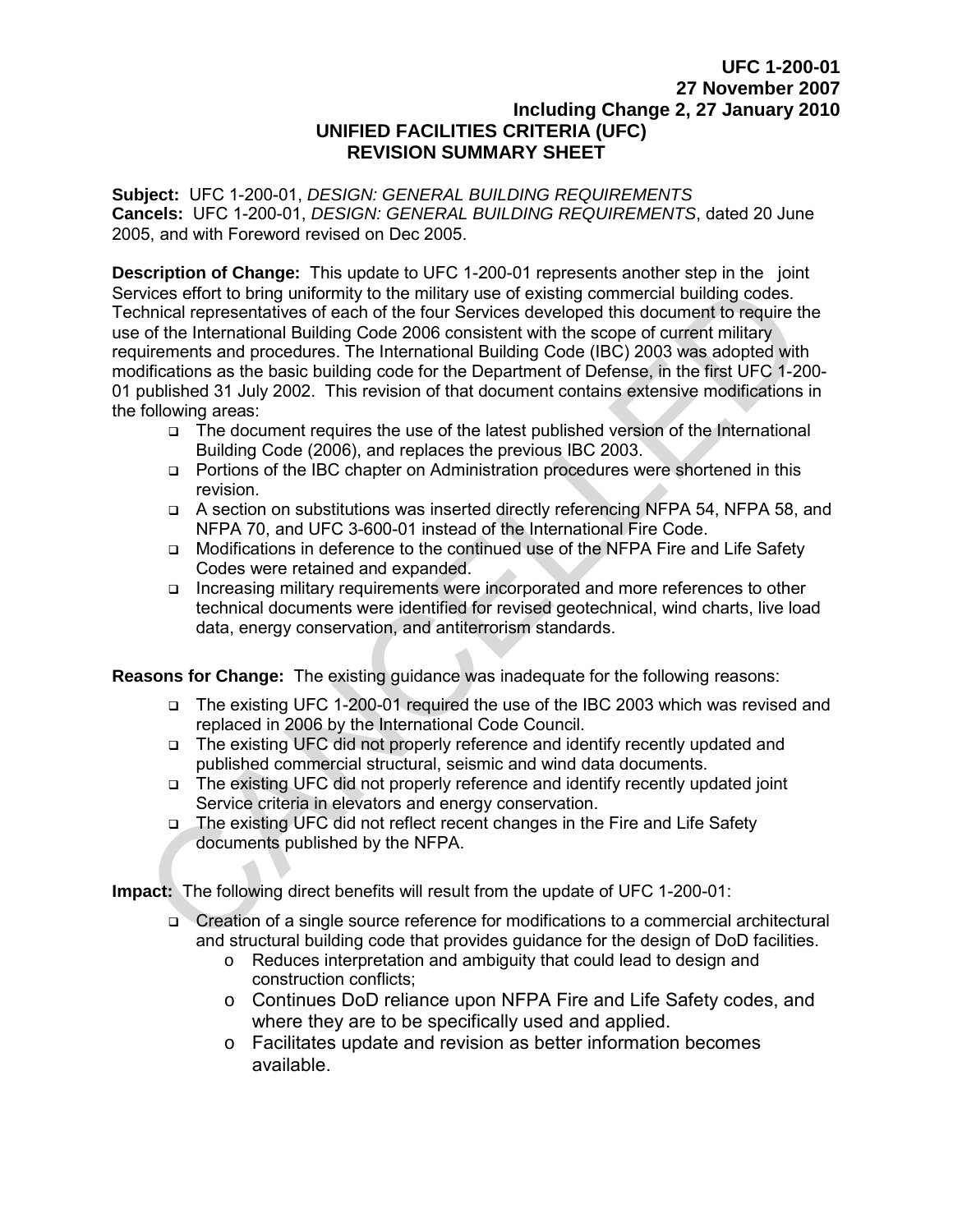# **CONTENTS**

| $1 - 1$<br>$1 - 2$<br>$1 - 2.1$<br>$1 - 3$<br>$1 - 3.1$<br>$1 - 3.2$<br>$1 - 3.2$ |                                                                    |  |
|-----------------------------------------------------------------------------------|--------------------------------------------------------------------|--|
|                                                                                   | CHAPTER 2 MODIFICATIONS TO THE INTERNATIONAL BUILDING CODE (IBC) 3 |  |
| $2 - 1$<br>$2 - 2$<br>$2 - 3$<br>$2 - 4$<br>$2 - 5$                               | CHAPTER 4 - SPECIAL DETAILED REQUIREMENTS BASED ON USE  3          |  |
| $2 - 6$                                                                           |                                                                    |  |
| $2 - 7$<br>$2 - 8$<br>$2 - 9$                                                     |                                                                    |  |
| $2 - 10$                                                                          |                                                                    |  |
| $2 - 11$                                                                          |                                                                    |  |
| $2 - 12$                                                                          |                                                                    |  |
| $2 - 13$<br>$2 - 14$                                                              |                                                                    |  |
| $2 - 15$                                                                          | CHAPTER 15 - ROOF ASSEMBLIES AND ROOFTOP STRUCTURES 4              |  |
| $2 - 16$                                                                          |                                                                    |  |
| $2 - 17$                                                                          | CHAPTER 17 - STRUCTURAL TESTS AND INSPECTIONS.  4                  |  |
| $2 - 18$                                                                          |                                                                    |  |
| $2 - 19$                                                                          |                                                                    |  |
| $2 - 20$                                                                          |                                                                    |  |
| $2 - 21$                                                                          |                                                                    |  |
| $2 - 22$                                                                          |                                                                    |  |
| $2 - 23$                                                                          | <b>CHAPTER 23 - WOOD.</b>                                          |  |
| $2 - 24$                                                                          |                                                                    |  |
| $2 - 25$                                                                          |                                                                    |  |
| $2 - 26$<br>$2 - 27$                                                              |                                                                    |  |
| $2 - 28$                                                                          |                                                                    |  |
| $2 - 29$                                                                          |                                                                    |  |
| $2 - 30$                                                                          |                                                                    |  |
| $2 - 31$                                                                          |                                                                    |  |
| $2 - 32$                                                                          | CHAPTER 32 - ENCROACHMENT INTO THE PUBLIC RIGHT-OF-WAY 6           |  |
| $2 - 33$                                                                          |                                                                    |  |
| $2 - 34$                                                                          |                                                                    |  |
| $2 - 35$                                                                          |                                                                    |  |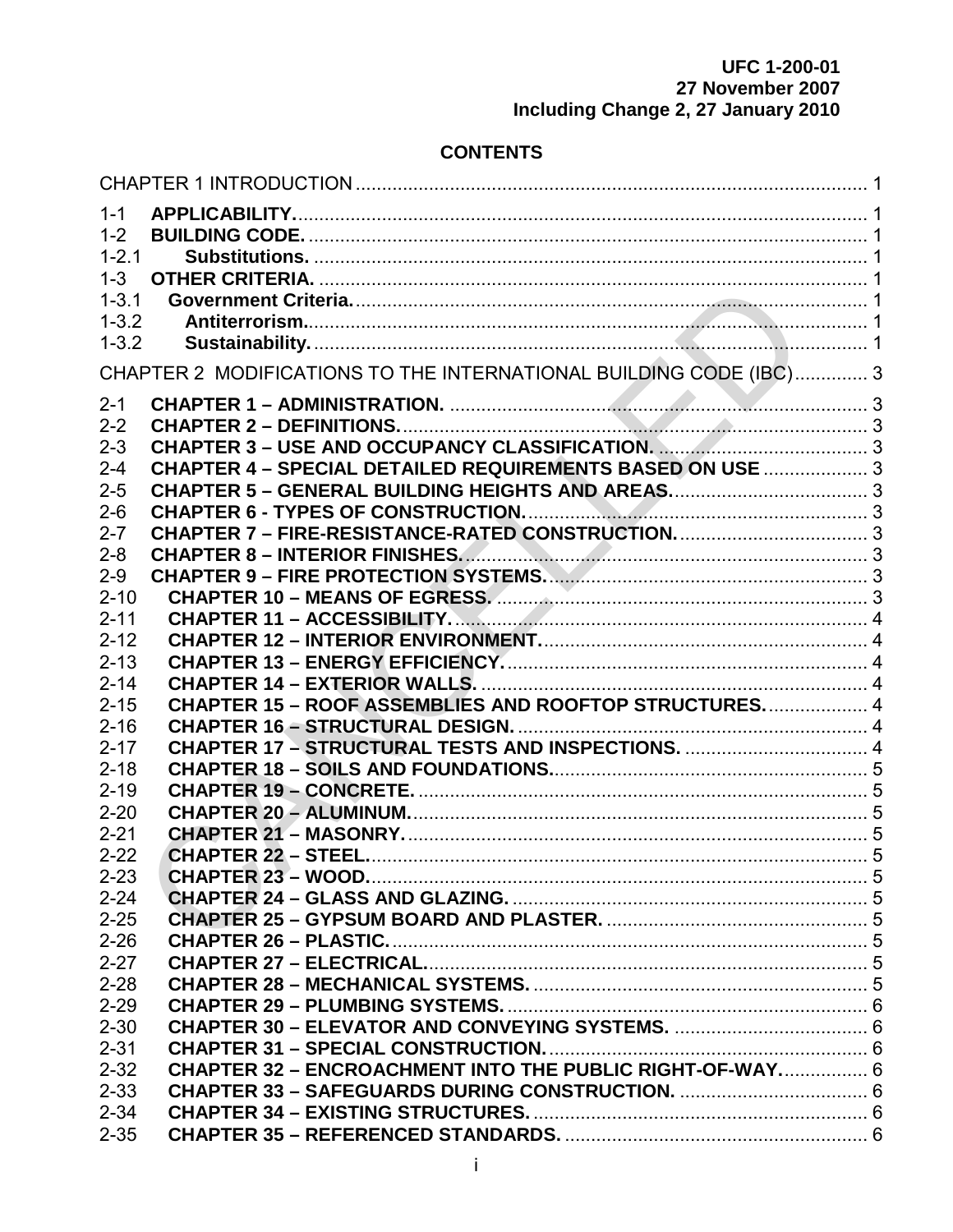|  | <b>UFC 1-200-01</b>                 |
|--|-------------------------------------|
|  | 27 November 2007                    |
|  | Including Change 2, 27 January 2010 |
|  |                                     |
|  |                                     |
|  |                                     |
|  |                                     |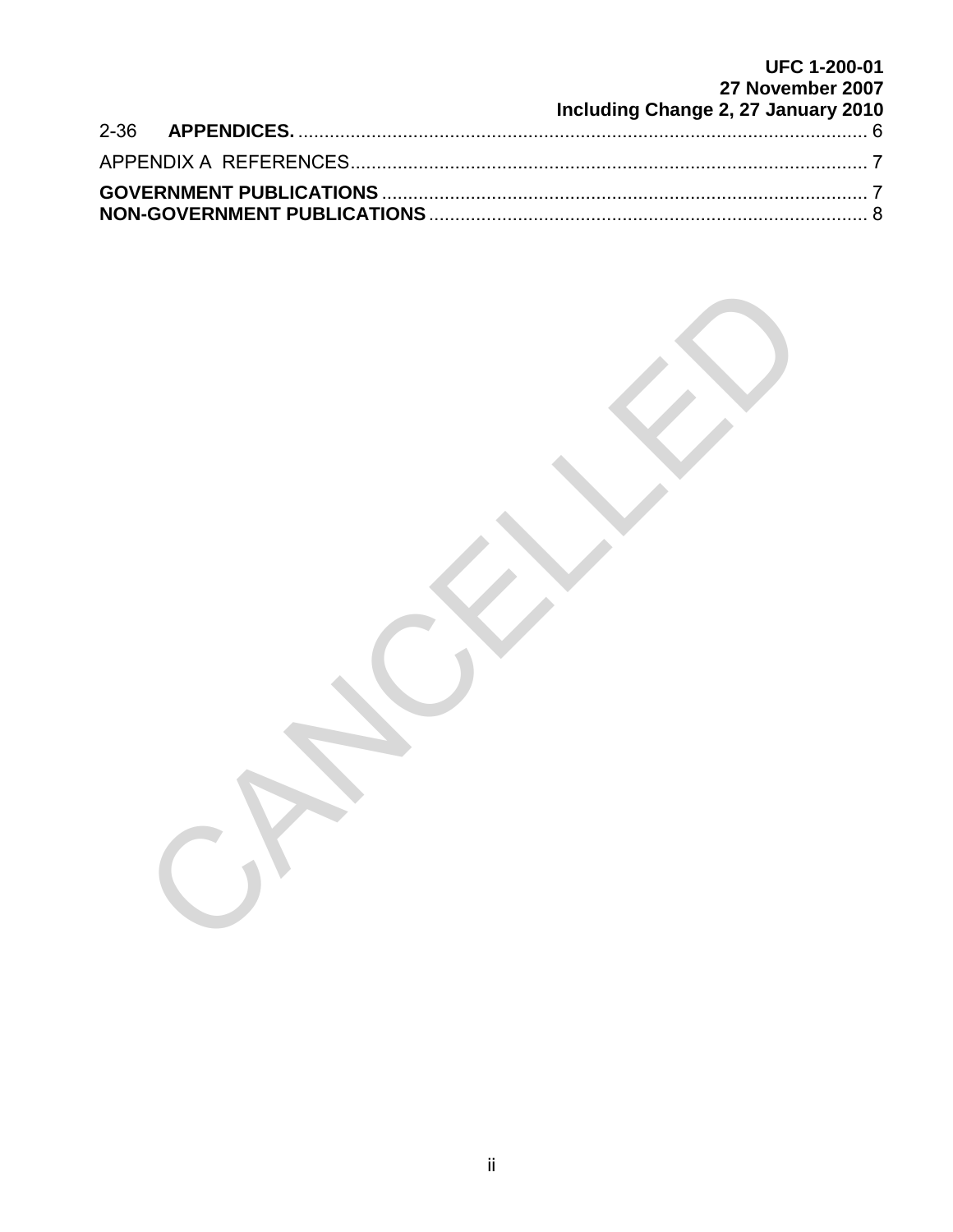# <span id="page-6-0"></span>**CHAPTER 1 INTRODUCTION**

# <span id="page-6-1"></span>1-1 **APPLICABILITY.**

This UFC applies to the design and construction of all new and renovated facilities for the Department of Defense. It is applicable to all methods of project delivery, including both design-bid-build and design-build.

#### 1-2 **BUILDING CODE.**

Except as indicated below, use the 2006 International Building Code (IBC-2006), as modified by Chapter 2, as the building code for the Department of Defense.

#### <span id="page-6-3"></span>1-2.1 **Substitutions.**

All references in the International Building Code to the International Electrical Code shall be considered to be references to NFPA 70.

All references in the International Building Code to the International Fuel Gas Code shall be considered to be references to NFPA 54 and NFPA 58.

All references in the International Building Code to the International Fire Code shall be considered to be references to UFC 3-600-01.

1-2.2 The modifications to the International Building Code listed in Chapter 2 are based upon unique military requirements. In the case of conflicts between the International Building Code and the military criteria, use the military requirements.

## <span id="page-6-4"></span>1-3 **OTHER CRITERIA.**

Military criteria other than those listed in Chapter 2 may be applicable to specific types of structures, building systems, or building occupancies. Such structures, systems, or buildings must meet the additional requirements of the applicable military criteria.

## <span id="page-6-5"></span>1-3.1 **Government Criteria.**

<span id="page-6-2"></span>All construction must be in compliance with all Public Laws (P.L.), Executive Orders (E.O.), Code of Federal Regulations (CFR), Department of Defense Instructions (DODI) and Department of Defense Directives (DODD) or other higher authority documents as applicable, as listed in MIL-STD-3007F Appendix B BUILDING CODE.<br>
Thas indicated below, use the 2006 International Building Code (IBC-2006), as mapter 2, as the building code for the Department of Defense.<br>
Substitutions.<br>
Substitutions.<br>
Substitutions.<br>
Substitutions.<br>
S

#### <span id="page-6-6"></span>1-3.2 **Antiterrorism.**

For antiterrorism requirements, refer to UFC 4-010-01, UFC 4-010-02 and Combatant Commander Antiterrorism construction standards.

#### <span id="page-6-7"></span>1-3.2 **Sustainability.**

Sustainability concepts must be incorporated into the design and construction of all facilities in accordance with the "Memorandum of Understanding for High Performance & Sustainable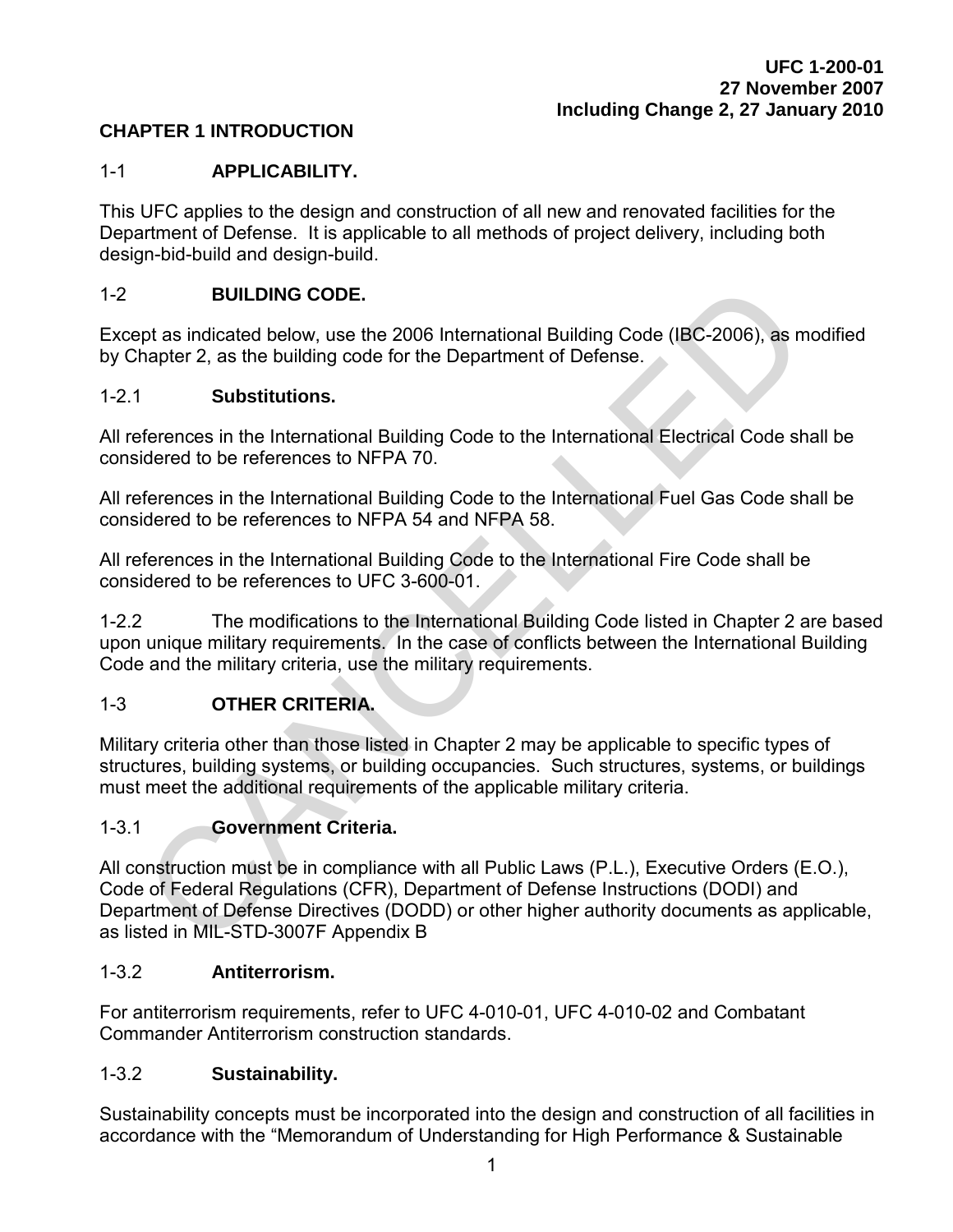Buildings" dated 24 January 2006 and in accordance with the latest instruction or policy statement issued by the applicable military service.

CANCELLED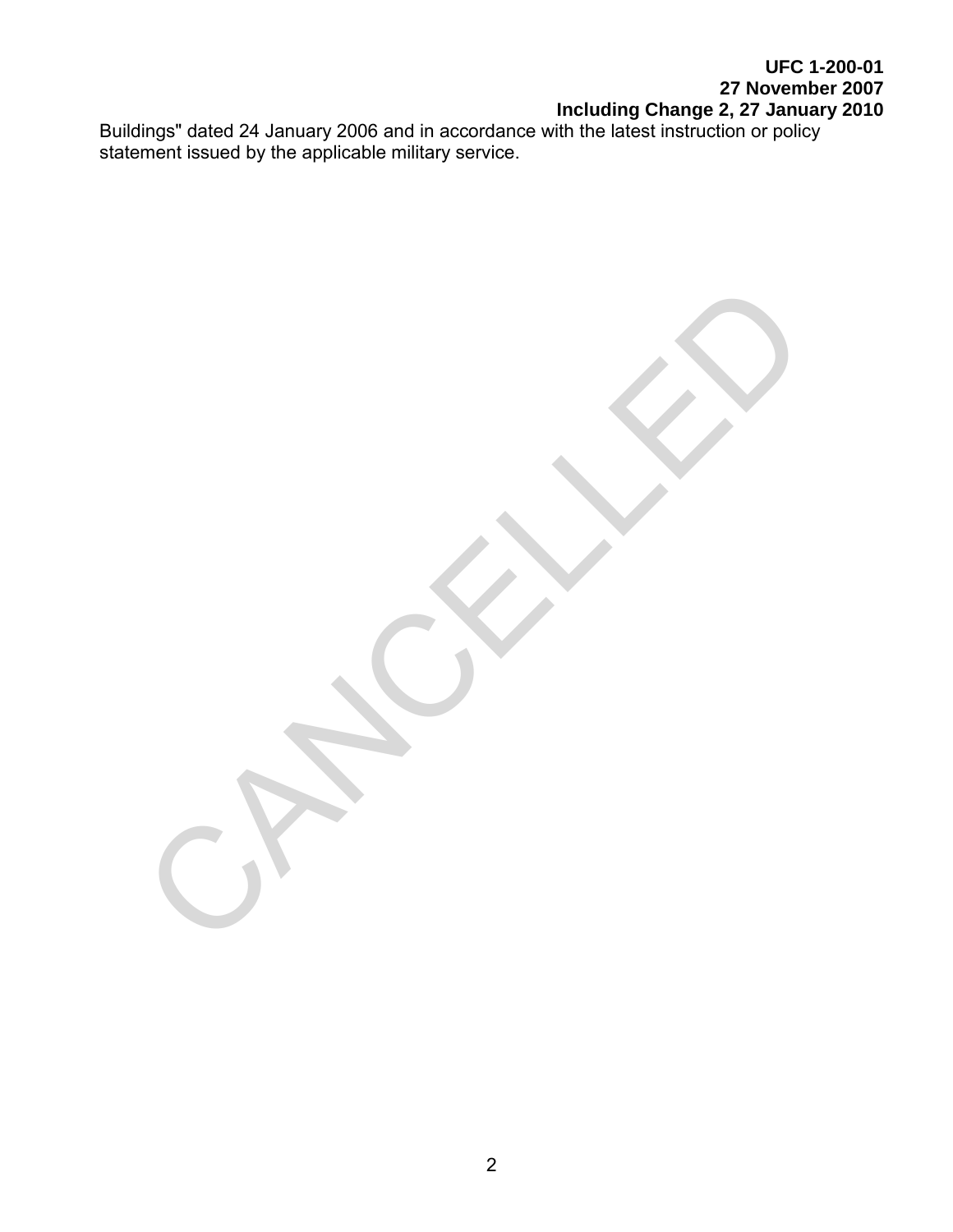#### **UFC 1-200-01 27 November 2007 Including Change 2, 27 January 2010 CHAPTER 2 MODIFICATIONS TO THE INTERNATIONAL BUILDING CODE (IBC)**

# <span id="page-8-1"></span><span id="page-8-0"></span>2-1 **CHAPTER 1 – ADMINISTRATION.**

Use Section 101, 102, 106, 109, and 111.

# <span id="page-8-2"></span>2-2 **CHAPTER 2 – DEFINITIONS.**

Use Chapter 2. Definitions apply to terms used in the model code, and are not intended to replace definitions and terms in military documents.

# <span id="page-8-3"></span>2-3 **CHAPTER 3 – USE AND OCCUPANCY CLASSIFICATION.**

Use Chapter 3 and UFC 3-600-01. If any conflict occurs between Chapter 3 and UFC 3-600-01, the requirements of UFC 3-600-01 take precedence.

# 2-4 **CHAPTER 4 – SPECIAL DETAILED REQUIREMENTS BASED ON USE AND OCCUPANCY.**  Chapter 2. Definitions apply to terms used in the model code, and are not inten<br>
eplace definitions and terms in military documents.<br>
CHAPTER 3 – USE AND OCCUPANCY CLASSIFICATION.<br>
CHAPTER 3 – USE AND OCCUPANCY CLASSIFICAT

<span id="page-8-4"></span>Use UFC 3-600-01 in lieu of IBC Chapter 4.

# <span id="page-8-5"></span>2-5 **CHAPTER 5 – GENERAL BUILDING HEIGHTS AND AREAS.**

Use Chapter 5, except as modified by UFC 3-600-01 for limitations on the use of Table 503.

# <span id="page-8-6"></span>2-6 **CHAPTER 6 - TYPES OF CONSTRUCTION.**

Use Chapter 6 and UFC 3-600-01. If any conflict occurs between Chapter 6 and UFC 3-600-01, the requirements of UFC 3-600-01 take precedence.

# <span id="page-8-7"></span>2-7 **CHAPTER 7 – FIRE-RESISTANCE-RATED CONSTRUCTION.**

Use Chapter 7 and UFC 3-600-01. If any conflict occurs between Chapter 7 and UFC 3-600-01, the requirements of UFC 3-600-01 take precedence.

# <span id="page-8-8"></span>2-8 **CHAPTER 8 – INTERIOR FINISHES.**

Use Chapter 8 and UFC 3-600-01. If any conflict occurs between Chapter 8 and UFC 3-600-01, the requirements of UFC 3-600-01 take precedence.

# <span id="page-8-9"></span>2-9 **CHAPTER 9 – FIRE PROTECTION SYSTEMS.**

Use UFC 3-600-01 in lieu of IBC Chapter 9.

# <span id="page-8-10"></span>2-10 **CHAPTER 10 – MEANS OF EGRESS.**

Use UFC 3-600-01 in lieu of IBC Chapter 10.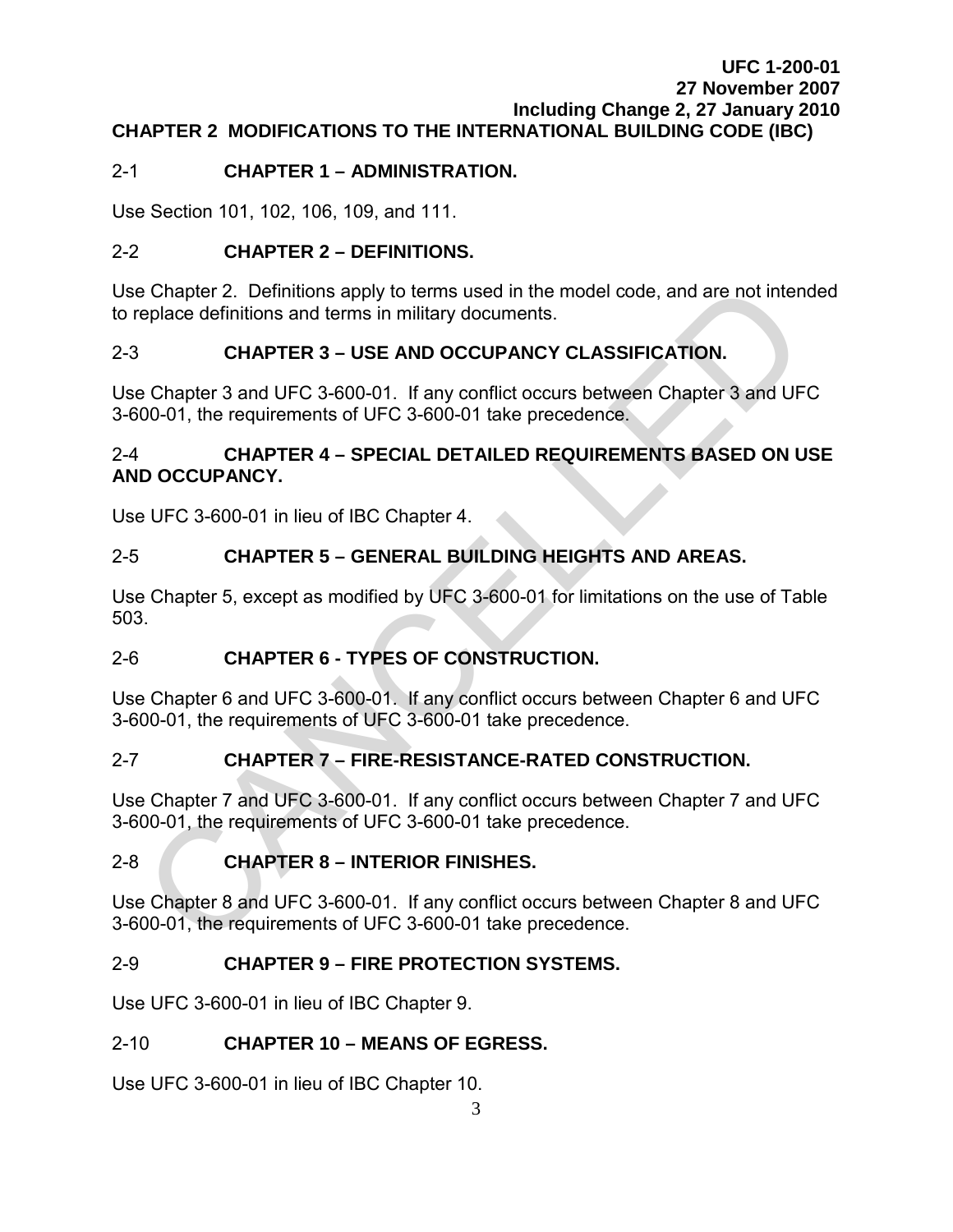# <span id="page-9-0"></span>2-11 **CHAPTER 11 – ACCESSIBILITY.**

Use \1\Architectural Barriers Act (ABA) Accessibility Standard for Department of Defense Facilities/1/ in lieu of Chapter 11.

#### <span id="page-9-1"></span>2-12 **CHAPTER 12 – INTERIOR ENVIRONMENT.**

Use Chapter 12, except as modified below:

2-12.1 Delete paragraph 1204.1, including the exception, and replace with the following:

> "1204.1 Refer to applicable Unified Facilities Criteria and individual military service standards for temperature control criteria."

2-12.2 For Navy and Marine Corps bachelor housing facilities, delete paragraphs 1207.2, 1207.3, 1208.3 and 1208.4, and refer to UFC 4-721-10 for air-borne and structure-borne sound transmission criteria, for minimum room sizes, and for dwelling unit criteria. 2.1 Delete paragraph 1204.1, including the exception, and replace with the<br>
wing:<br>
2.1 Delete paragraph 1204.1, including the exception, and replace with the<br>
2.2 For Navy and Marine Corps bachelor housing facilities, del

## <span id="page-9-2"></span>2-13 **CHAPTER 13 – ENERGY EFFICIENCY.**

Delete Chapter 13 and comply with Energy Policy Act of 2005, and UFC 3-400-01.

## <span id="page-9-3"></span>2-14 **CHAPTER 14 – EXTERIOR WALLS.**

Use Chapter 14.

# <span id="page-9-4"></span>2-15 **CHAPTER 15 – ROOF ASSEMBLIES AND ROOFTOP STRUCTURES.**

Use Chapter 15.

## <span id="page-9-5"></span>2-16 **CHAPTER 16 – STRUCTURAL DESIGN.**

Use Chapter 16, except as modified below:

2-16.1 Use UFC \2\ 3-301-01 /2/ for structural loading data.

2-16.2 \2\ /2/ Use UFC 3-310-04 Chapter 16 for seismic design.

## <span id="page-9-6"></span>2-17 **CHAPTER 17 – STRUCTURAL TESTS AND INSPECTIONS.**

Use Chapter 17, except as modified below:

2-17.1 In Paragraph 1704.1 General, add the following after the first paragraph:

"When the construction contractor is required by the Government to provide special inspections as part of his work, the contractor shall retain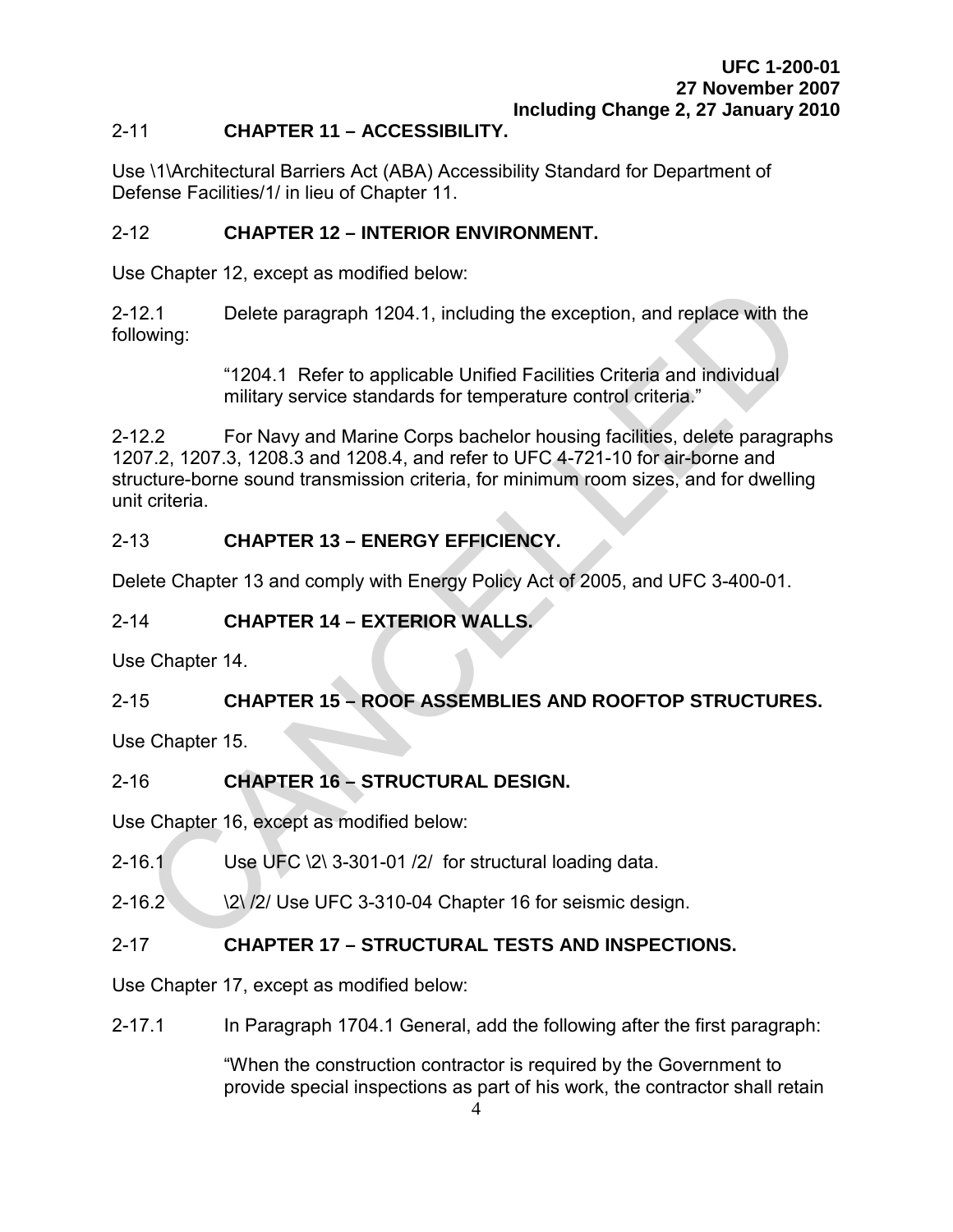third-party quality assurance agencies to conduct the special inspections required by the IBC. The inspecting agency shall provide reports of the special inspections directly to the government."

#### <span id="page-10-0"></span>2-18 **CHAPTER 18 – SOILS AND FOUNDATIONS.**

Use Chapter 18.

2-19 **CHAPTER 19 – CONCRETE.**

Use Chapter 19.

<span id="page-10-2"></span>2-20 **CHAPTER 20 – ALUMINUM.**

Use Chapter 20.

<span id="page-10-3"></span>2-21 **CHAPTER 21 – MASONRY.**

Use Chapter 21.

<span id="page-10-4"></span>2-22 **CHAPTER 22 – STEEL.**

Use Chapter 22.

<span id="page-10-5"></span>2-23 **CHAPTER 23 – WOOD.**

Use Chapter 23

<span id="page-10-6"></span>2-24 **CHAPTER 24 – GLASS AND GLAZING.**

<span id="page-10-7"></span>Use Chapter 24.

<span id="page-10-1"></span>2-25 **CHAPTER 25 – GYPSUM BOARD AND PLASTER.** 9 CHAPTER 19 - CONCRETE.<br>
Chapter 19.<br>
Chapter 20.<br>
1 CHAPTER 21 - MASONRY.<br>
Chapter 21.<br>
2 CHAPTER 22 - STEEL.<br>
Chapter 22.<br>
3 CHAPTER 23 - WOOD.<br>
Chapter 23<br>
4 CHAPTER 24 - GLASS AND GLAZING.<br>
2 Chapter 24.<br>
Chapter 25 -

Use Chapter 25.

<span id="page-10-8"></span>2-26 **CHAPTER 26 – PLASTIC.**

Use Chapter 26.

## <span id="page-10-9"></span>2-27 **CHAPTER 27 – ELECTRICAL.**

Use Chapter 27. See Paragraph 1-2.1.

## <span id="page-10-10"></span>2-28 **CHAPTER 28 – MECHANICAL SYSTEMS.**

Use Chapter 28 and UFC 3-410-02N for Navy and Marine Corps facilities. For Army and Air Force facilities delete Chapter 28 and use UFC 3-410-01FA.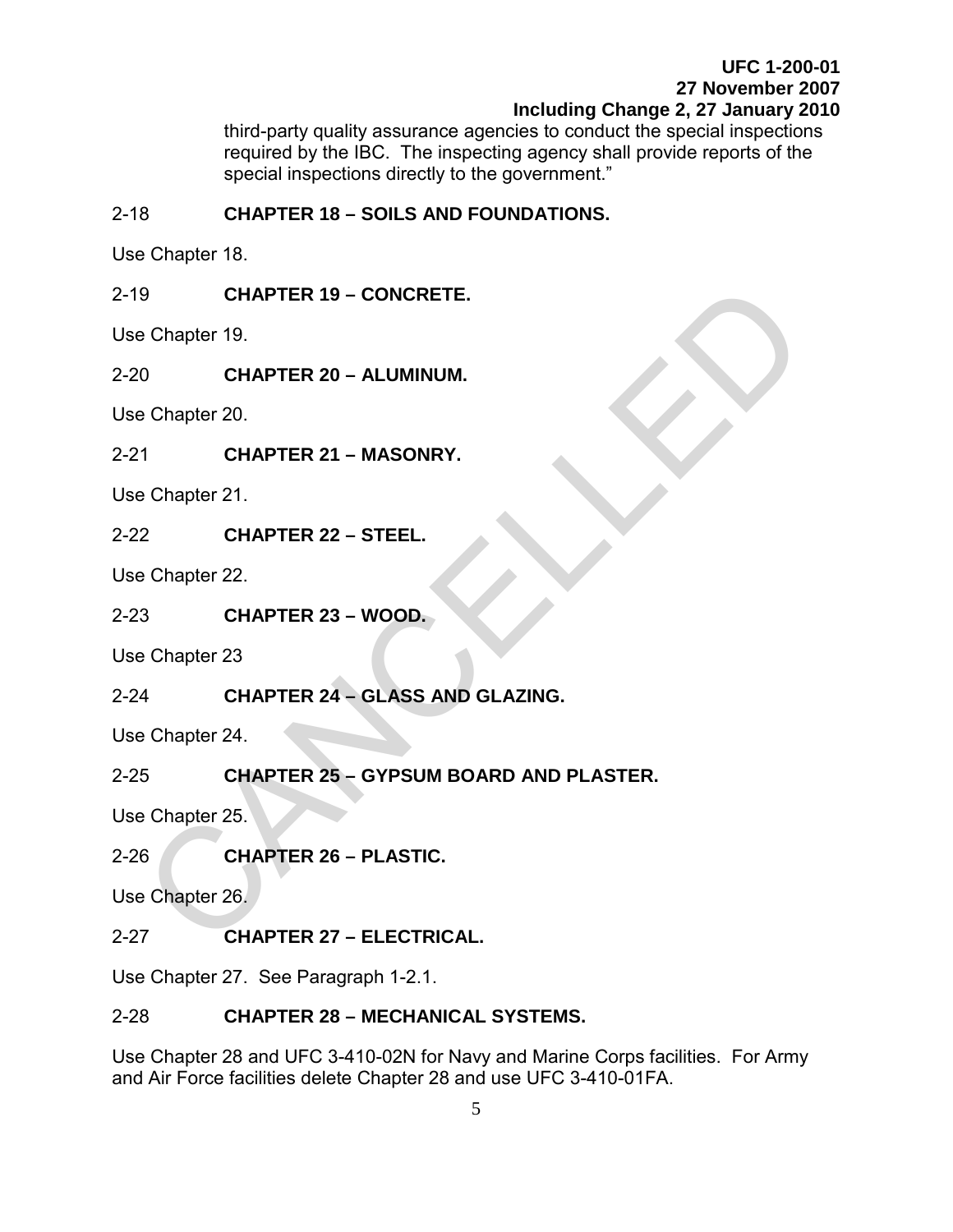# <span id="page-11-0"></span>2-29 **CHAPTER 29 – PLUMBING SYSTEMS.**

Use Chapter 29 and UFC 3-420-01.

#### <span id="page-11-1"></span>2-30 **CHAPTER 30 – ELEVATOR AND CONVEYING SYSTEMS.**

Use Chapter 30, UFC 3-600-01, and ITG 01-01. When UFC 3-490-06 is published, use Chapter 30, UFC 3-600-01, and UFC 3-490-06.

#### <span id="page-11-2"></span>2-31 **CHAPTER 31 – SPECIAL CONSTRUCTION.**

Use Chapter 31.

#### <span id="page-11-3"></span>2-32 **CHAPTER 32 – ENCROACHMENT INTO THE PUBLIC RIGHT-OF-WAY.**

Use Chapter 32.

## <span id="page-11-4"></span>2-33 **CHAPTER 33 – SAFEGUARDS DURING CONSTRUCTION.**

Delete the chapter.

#### <span id="page-11-5"></span>2-34 **CHAPTER 34 – EXISTING STRUCTURES.**

Use Chapter 34, except as modified below. Use Section 3410 with UFC 3-600-01. If any conflict occurs between Section 3410 and UFC 3-600-01, the requirements of UFC 3-600-01 take precedence.

2-34.1 Existing buildings inside the United States, its territories and possessions must comply with ICSSC RP6 / NISTIR 6762 in addition to Chapter 34. Refer to individual military service standards for specific seismic requirements for existing buildings outside the United States. CHAPTER 31 – SPECIAL CONSTRUCTION.<br>
2 CHAPTER 32 – ENCROACHMENT INTO THE PUBLIC RIGHT-OF-W<br>
2 CHAPTER 32 – ENCROACHMENT INTO THE PUBLIC RIGHT-OF-W<br>
2 CHAPTER 33 – SAFEGUARDS DURING CONSTRUCTION.<br>
2 CHAPTER 33 – SAFEGUARDS

2-34.2 Seismic evaluation of existing buildings must be in accordance with ASCE/SEI 31-03. Rehabilitation of existing buildings for seismic loads must be in accordance with ASCE/SEI 41-06.

## <span id="page-11-6"></span>2-35 **CHAPTER 35 – REFERENCED STANDARDS.**

Use Chapter 35 and Appendix A of this UFC.

## <span id="page-11-7"></span>2-36 **APPENDICES.**

Delete Appendix A through Appendix K.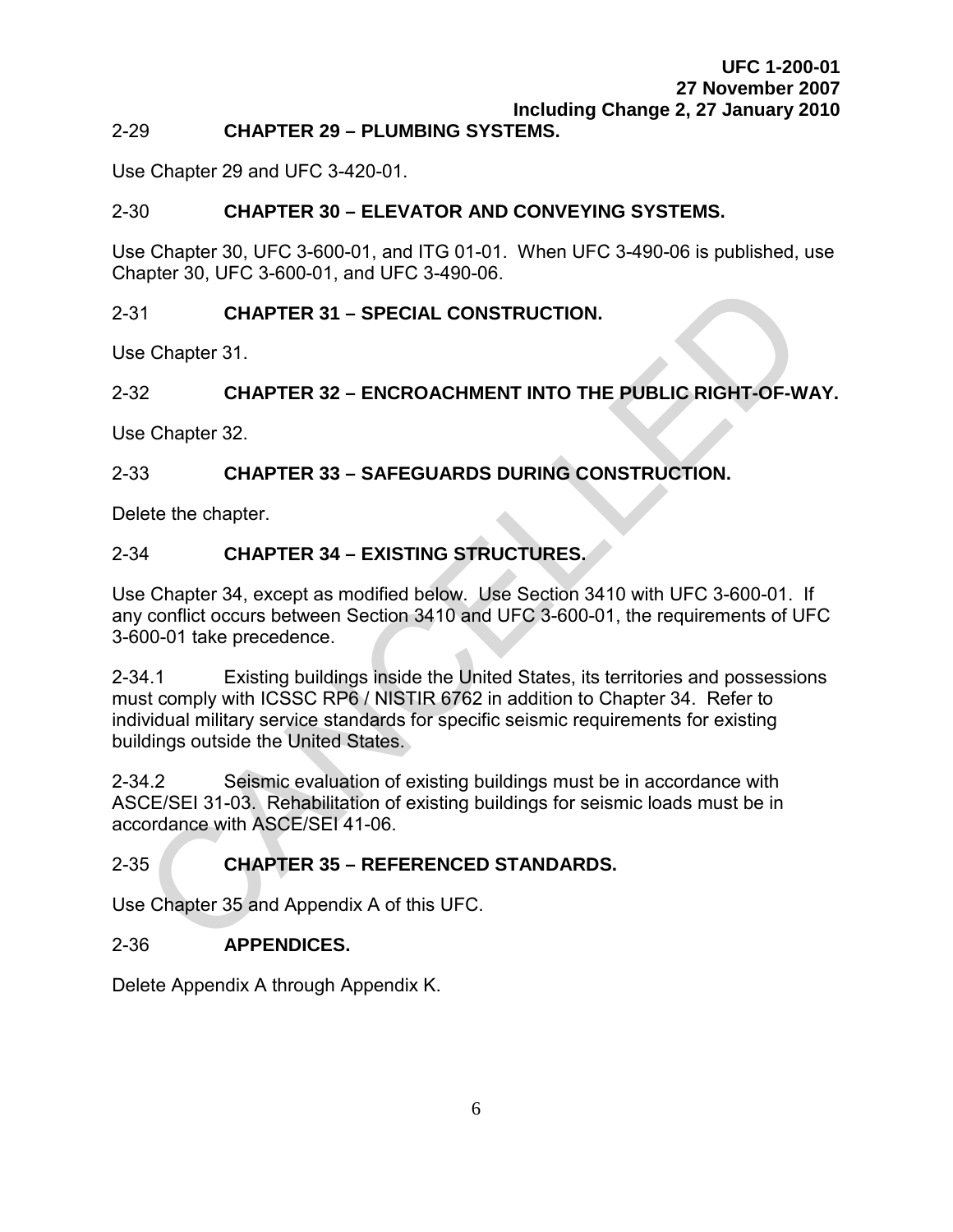#### <span id="page-12-1"></span><span id="page-12-0"></span>**GOVERNMENT PUBLICATIONS**

- ADAAG, *Americans with Disabilities Act Accessibility Guidelines for Buildings and Facilities*, U.S. Architectural and Transportation Barriers Compliance Board, 1331 F Street, N.W. Suite 1000, Washington, D.C. 20004-1111, http://www.accessboard.gov/ada-aba/final.pdf
- ICSSC RP6 / NISTIR 6762, *Standards of Seismic Safety for Existing Federally Owned and Leased Buildings,* January 2002, http://fire.nist.gov/bfrlpubs/build01/PDF/b01056.pdf
- ITG 01-01, *Elevator Design*, 01 March 2001, http://www.wbdg.org/ccb/NAVFAC/INTCRIT/fy01\_01.pdf
- MIL-STD-3007F, *Standard Practice for Unified Facilities Criteria and Unified Facilities Guide Specifications*, 15 February 2006, http://www.wbdg.org/pdfs/milstd3007.pdf
- UFAS, *Uniform Federal Accessibility Standards,* U.S. Architectural and Transportation Barriers Compliance Board, 1331 F Street, N.W. Suite 1000, Washington, D.C. 20004-1111, <u>http://www.access-board.gov/ufas/ufas-html/ufas.htm</u> SSC RP6 / NISTIR 6762, Standards of Seismic Safety for Existing Federally Owner and Leased Buildings, January 2002,<br>
http://fire.nist.gov/bfnbubs/build01/PDF/b01056.pdf<br>
http://fire.nist.gov/bfnbubs/build01/PDF/b01056.pdf<br>
- \2\ UFC 3-301-01 *Structural Engineering,27 January 2010*, http://dod.wbdg.org/ /2/
- UFC 3-310-04, *Seismic Design for Buildings,* 22 June 2007, http://dod.wbdg.org/
- UFC 3-400-01, *Energy Conservation,* 5 July 2002, http://dod.wbdg.org/
- UFC 3-410-01FA, *Heating, Ventilating, and Air Conditioning,* 15 May 2003, http://dod.wbdg.org/
- UFC 3-410-02N, *Heating, Ventilating, Air Conditioning and Dehumidifying Systems,* 8 June 2005, http://dod.wbdg.org/
- UFC 3-420-01, *Plumbing Systems,* 25 October 2004, http://dod.wbdg.org/
- UFC 3-490-06, *Elevators*
- UFC 3-600-01, *Fire Protection Engineering for Facilities,* 26 September 2006, <http://dod.wbdg.org/>
- UFC 4-010-01, *DoD Minimum Antiterrorism Standards for Buildings,* 08 October 2003 <http://dod.wbdg.org/>
- UFC 4-010-02, *DoD Minimum Antiterrorism Standoff Distances for Buildings (FOUO),* 08 October 2003,<http://dod.wbdg.org/>